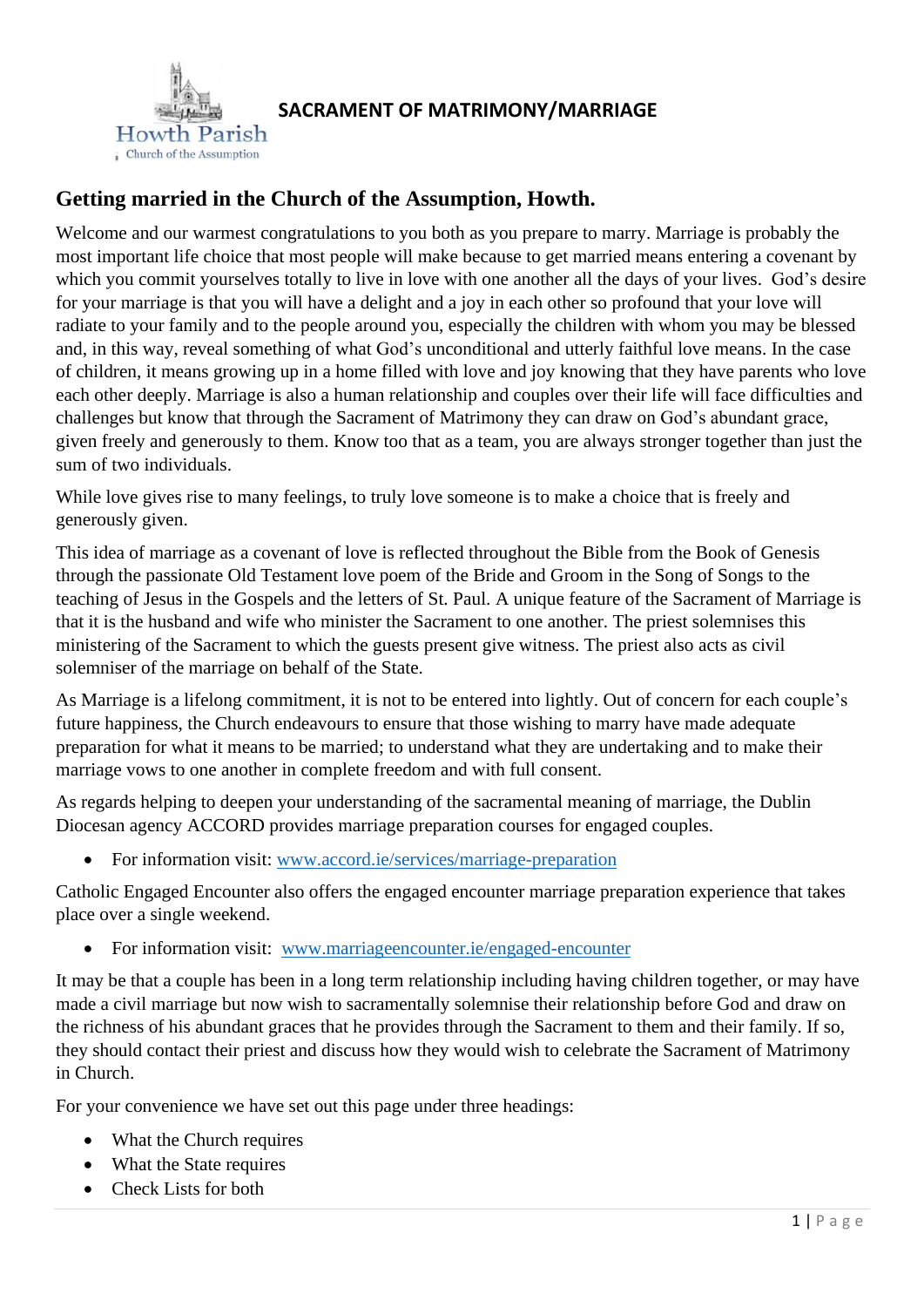

# **What the Church requires:**

The preparations listed below to prepare for your wedding ceremony are, in general, applicable to any church of the Dublin Diocese and probably applicable also in detail.

If you wish to marry in the Church of the Assumption, Howth first contact the Parish Office and enquire if the date you have in mind is available. Request a Booking Form to complete and return it to the Parish Office at your earliest convenience. Only when the completed Form has been received will your booking be confirmed in the Parish diary. The Booking Form is available to download, see the link on the Marriage page on our website.

Your next step is to contact the priest whom you are inviting to be the celebrant at your wedding and ensure his availability on the day. If he is not a Dublin Diocesan priest, check with him that he has the necessary State authority to solemnise your civil marriage.

Next, make an appointment with the priest of Howth parish to complete a **Pre-Nuptial Enquiry Form** for each of you. This involves declarations that you are both free to marry and that you understand what is involved in a Christian marriage. For this meeting you will each need to bring the following papers with you:

- 1. A copy of your **Baptism Certificate** newly issued in long form from the church where you were baptised; (this should be issued and dated within 6 months of the date of your wedding).
- 2. **Confirmation Certificate**: a record of your reception of the Sacrament of Confirmation is often shown on your Baptismal Certificate and this will suffice. If there is no record shown then you will need to get a **Confirmation Certificate** from the parish where you were confirmed.
- 3. **Letter of Freedom to Marry**: You will need a Letter of Freedom from each parish in which you have resided for six months or more since you were sixteen years of age. If you have lived in many parishes during that period of time, or if it would be particularly burdensome to obtain one, then a sworn affidavit, witnessed by a Commissioner of Oaths, will suffice.
- 4. **Certificate of attendance at a Pre-Marriage Preparation Course.** These courses offer couples the opportunity to reflect on their relationship with one another as they prepare for their marriage. Every couple is expected to make a serious effort to attend a pre-marriage preparation course. For further information on the nature and content of these courses, please visit the links mentioned above.

## Completing **Pre-Nuptial Enquiry Forms** normally takes about 20 minutes.

If your wedding is to take place in another church, your completed **Pre-Nuptial Enquiry Forms** plus the above documents will be sent to that church and after the wedding they will be kept on the parish records there.

If neither of you resides in this parish, you should fill out the **Pre-Nuptial Enquiry Forms** with a priest in the parish in which at least one of you resides.

Once the above has been undertaken, you can begin to focus on your wedding ceremony. It would be advisable to contact your celebrant to discuss your preparations of the Marriage liturgy including readings, music and other aspects of the Nuptial Mass or marriage service.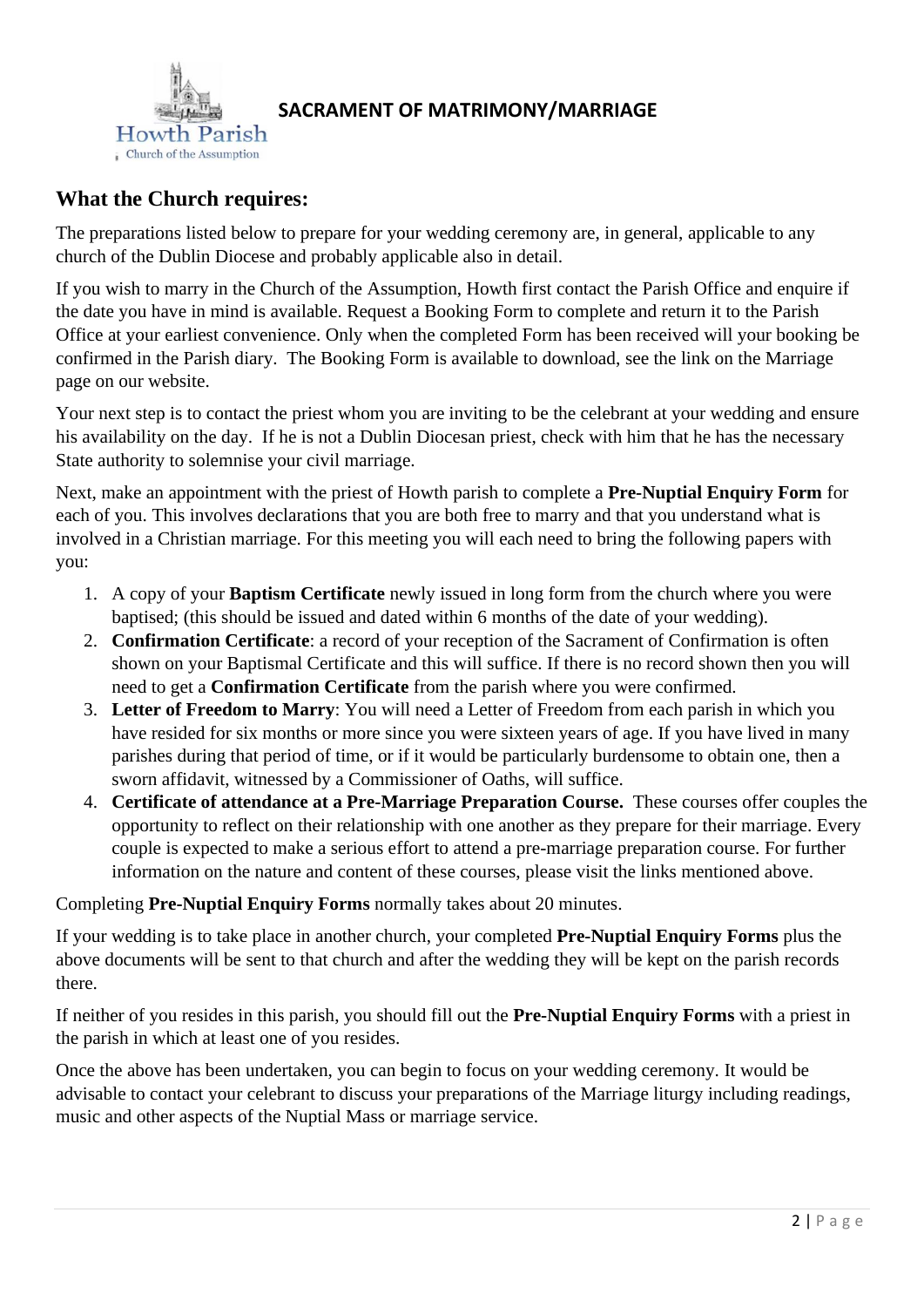

# **Frequently asked questions**

#### **What form does the wedding ceremony take?**

• Most weddings take place within the celebration of Mass (known as 'The Nuptial Mass') but that is not obligatory. If you prefer, a wedding liturgy can be prepared without a Mass and reception of Holy Communion but would include chosen prayers and selected scripture readings interspersed with music and hymns. This option is often chosen for inter-faith marriages or where neither party regularly attends Mass.

#### **Rehearsal**

• A rehearsal can be very helpful because it familiarises you and members of your immediate wedding party with the ceremony details in advance. This can help reduce anxiety on the day itself. Please arrange a date and time with the priest and if a visiting priest is the celebrant, please advise the Parish Secretary.

#### **Music**

- Music is an important part of a wedding ceremony and some thought should go into its selection always remembering to choose pieces appropriate for celebration in a church. Please confirm your choice of music with the celebrant in the days before the wedding.
- If you need help finding a musician, the Parish Office may be able to supply musicians names and contact details but does not endorse any particular musician. You must make such arrangements yourself.
- If you wish that your wedding be live stream broadcast using the church webcam, you will need to agree to the GDPR regulations which apply to the capture of images on camera and all music performed live or from recordings must be reported under the appropriate copyright licenses held in the parish. For this reason the parish will need to know your music choices in advance of the wedding day.

#### **Can we receive a Papal Blessing?**

• Some couples like to receive a Papal Blessing on the occasion of their wedding. If you would like this, ask your priest to sign a form of recommendation which will be sent with your chosen parchment (available in Veritas, Mid Abbey Street, Dublin 2) to Rome. The whole process takes about 10 weeks.

#### **Sacrament of Reconciliation**

• The Sacrament of Reconciliation (Confession) is an excellent preparation for your wedding day and is available in this parish usually on Saturdays after the 10.00 am Mass. Should this time not be convenient, the priest of the parish will be only too pleased to accommodate you at an alternative time.

#### **Flowers / Red Carpet?**

• If you do not have a florist or a contact for a red carpet, the Parish Office may be able to provide information on potential suppliers.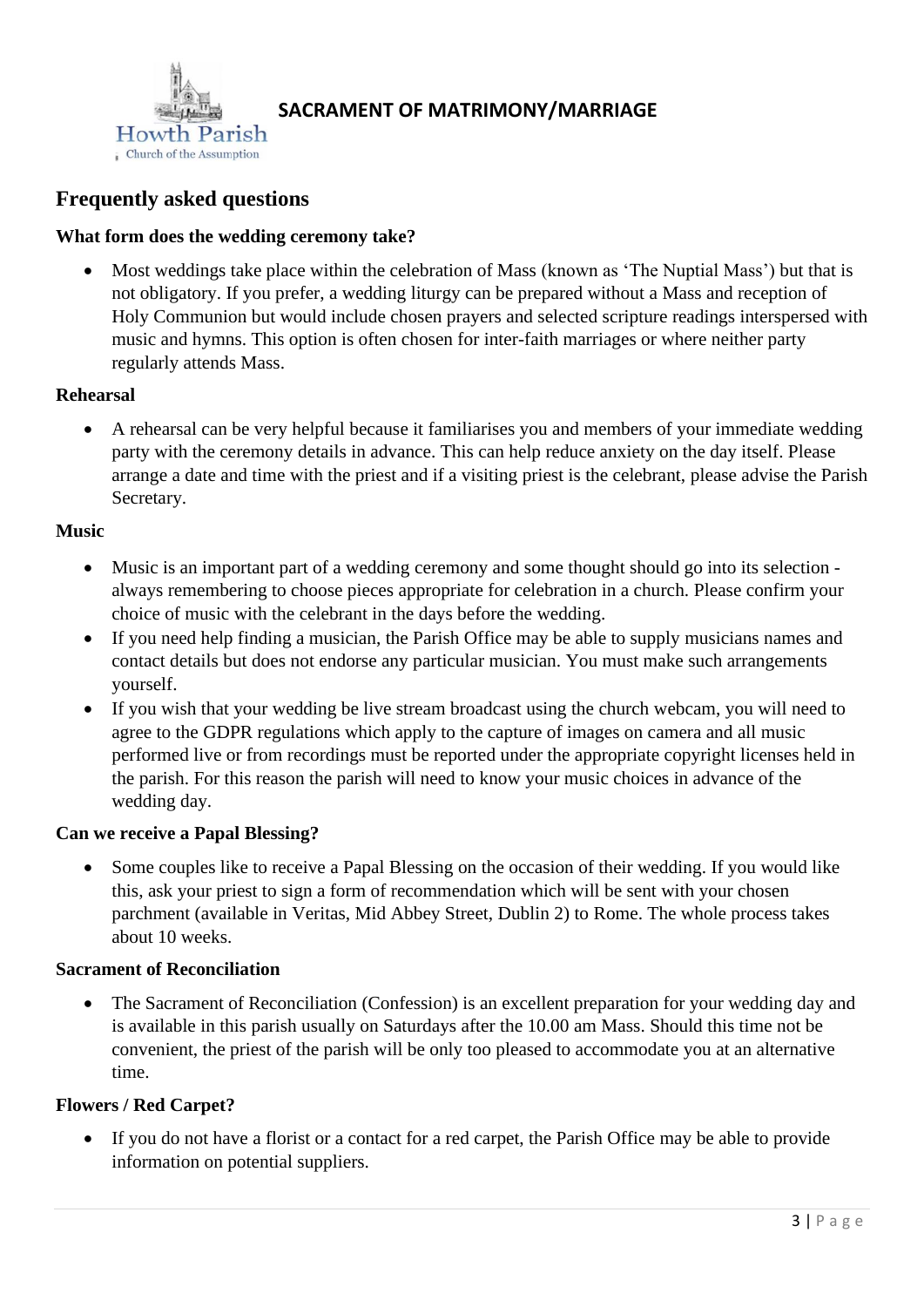

## **Is there a fee?**

- There is no fee as such. However, most couples are happy to make a donation. The amount suggested  $i_{S}$ .
	- $\circ$   $\in$  100 if either bride or groom is a parishioner;
	- $\circ$   $\epsilon$ 250 if neither bride or groom are parishioners.
- Offerings may be placed in an envelope marked appropriately and presented by the Best Man on the day.

## **Should we prepare a Nuptial Mass or wedding service booklet?**

- While such a booklet is not essential, it is a very convenient and welcome support especially for your guests in following the ceremony and makes for a very nice family souvenir of your special day.
- Preparing the booklet yourselves and choosing appropriate readings and prayers is an excellent way of entering more meaningfully into the celebration of the Sacrament.
- Your priest celebrant will gladly help you with selecting the readings, prayers, etc.
- For some useful tips, visit [www.accord.ie](http://www.accord.ie/)

## **Use of confetti?**

- Our church is cleaned by volunteers who give generously of their time and we would ask you to respect this by substituting confetti with an environmentally friendly alternative, e.g. bubbleblowing, which leaves a clean-up unnecessary.
- In any event, the throwing of confetti in a public place contravenes the litter by-laws as well as risking being blown by the wind into neighbouring properties and causing a nuisance.

## **Dispensations:**

- These are required if you plan to marry a person who is not a Roman Catholic. This obligation exists in order to protect and respect the religious beliefs of both parties.
	- 1. If you are marrying another baptised Christian, you will need to write to your Bishop as a canonical requirement for reception of the sacrament.
	- 2. If you are marrying outside of the Christian tradition, a canonical dispensation will be required from your Bishop.
- The priest of the Parish where you live will be glad to give you and advice or guidance which you may require on these matters.

## **Where can Catholic Marriages take place?**

The proper and ordinary place for the celebration of the Sacrament of Marriage is a Catholic parish church.

## **What the State requires [SUBJECT TO TEMPORARY AMENDMENT UNDER COVID-19 RESTRICTIONS]:**

• To meet State requirements, you need to have booked the church for your wedding ceremony as this will also be the recognised venue of your civil marriage.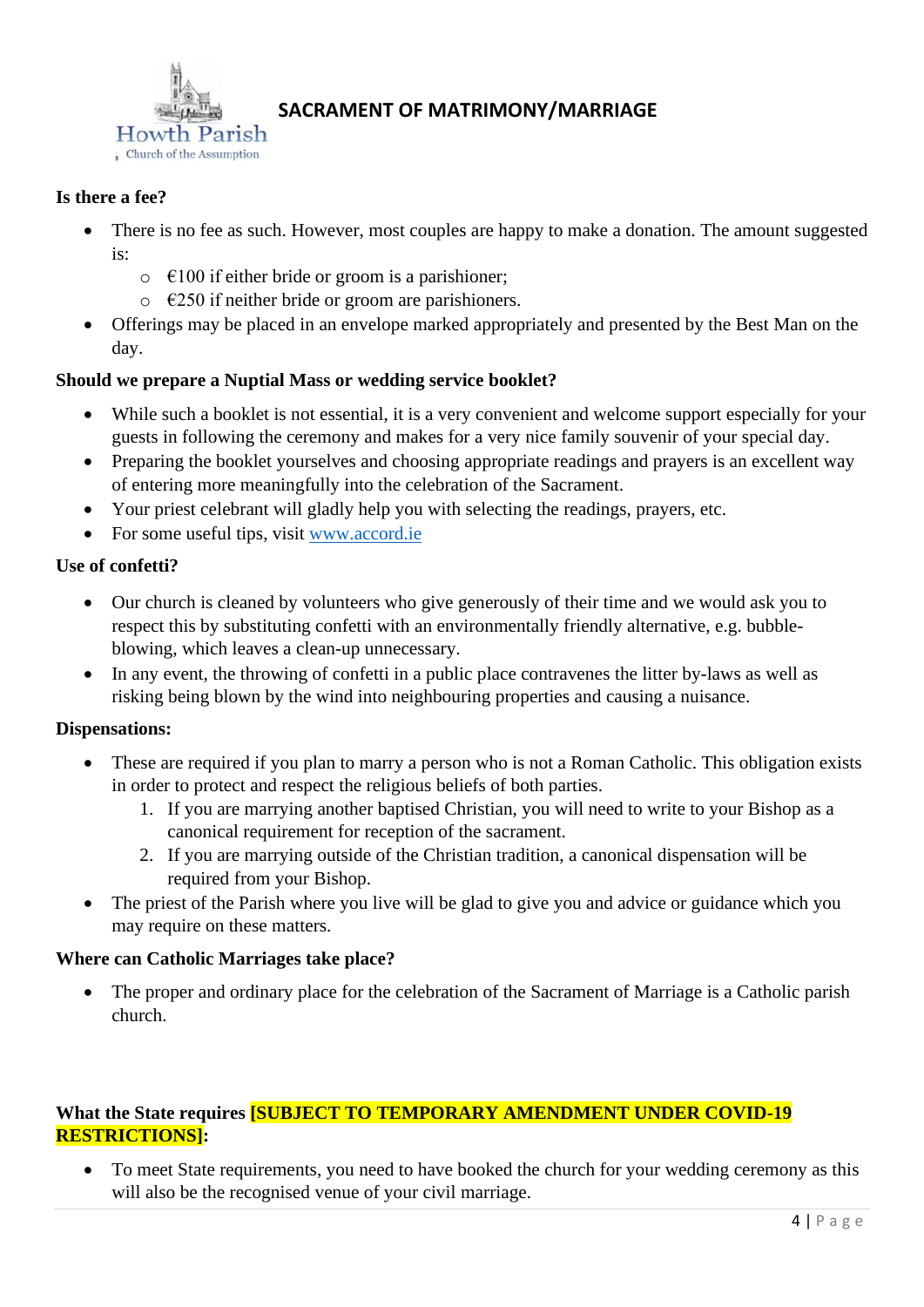

- The State requires that couples intending to marry meet with the civil registrar to give notice of their intention to marry at least 3 months before the wedding in order to comply with the civil requirement.
- At this meeting, you will need to confirm the availability of the church on the date chosen and provide the civil registrar with the name of the priest who will also be the civil solemniser of your marriage.
- Visit this link for contact details of civil registrars of marriage:
	- o [www2.hse.ie/services/births-deaths-and-marriages/contact-a-civil-registration-service.html](https://www2.hse.ie/services/births-deaths-and-marriages/contact-a-civil-registration-service.html)
- Visit this link for a list of documents that you will need to bring to the civil registrar's office:
	- o [www2.hse.ie/services/births-deaths-and-marriages/how-to-get-married-in-ireland/marriage](http://www.hse.ie/services/births-deaths-and-marriages/how-to-get-married-in-ireland/marriage-notification-appointment-checklist.html)[notification-appointment-checklist.html](http://www.hse.ie/services/births-deaths-and-marriages/how-to-get-married-in-ireland/marriage-notification-appointment-checklist.html)
- When all civil requirements have been complied with, the civil registrar will issue you with a **Marriage Registration Form (MRF)**.
- Without an **MRF**, you may not lawfully marry, nor may the solemniser proceed with the ceremony.
- Both the priest solemniser and the parish priest of the church for the marriage will be notified by the civil registrar's office concerning your marriage due to take place.
- You must present the **MRF** to the priest solemniser before the wedding so that he can check that its details are correct before your marriage takes place. This should be done as early as is convenient.
- If changes become necessary e.g. changing the name of the solemniser you must contact the civil registrar to arrange for the **MRF** to be re-issued at the earliest possible date before the ceremony is due.
- The priest solemniser is obliged to ask you to make a verbal declaration of there being no civil impediment to marry. This should be made not more than two days before the wedding takes place.
	- o Both you and your priest solemniser must sign a document to this effect.
	- o It is best practice that this declaration be verbally repeated at the beginning of your wedding service, after you have arrived at the sanctuary.
- After the wedding, the priest ensures that the **MRF** is signed by both of you, the two witnesses and himself.
- After the wedding, it is your responsibility (not the parish priest nor the priest solemniser) to return the **MRF** to the civil registrar's office that issued it. You must be return your **MRF** within one month of the marriage having taken place. If not, your marriage will not be deemed in civil law to have taken place.

## **Who is the Solemniser?**

- The priest who officiates at the marriage is called 'the 'solemniser'.
- To officiate at marriages, priests must be on the 'List of Solemnisers' submitted by each diocesan Bishop to the State Registrar-General.
- If a priest is not on the List of Solemnisers, he must become a temporary solemniser. He can do this by submitting a request to the Bishop in whose diocese the church of the wedding is situated together with an appropriate testimonial letter signed by his own bishop or his Religious Superior. This takes time to arrange.